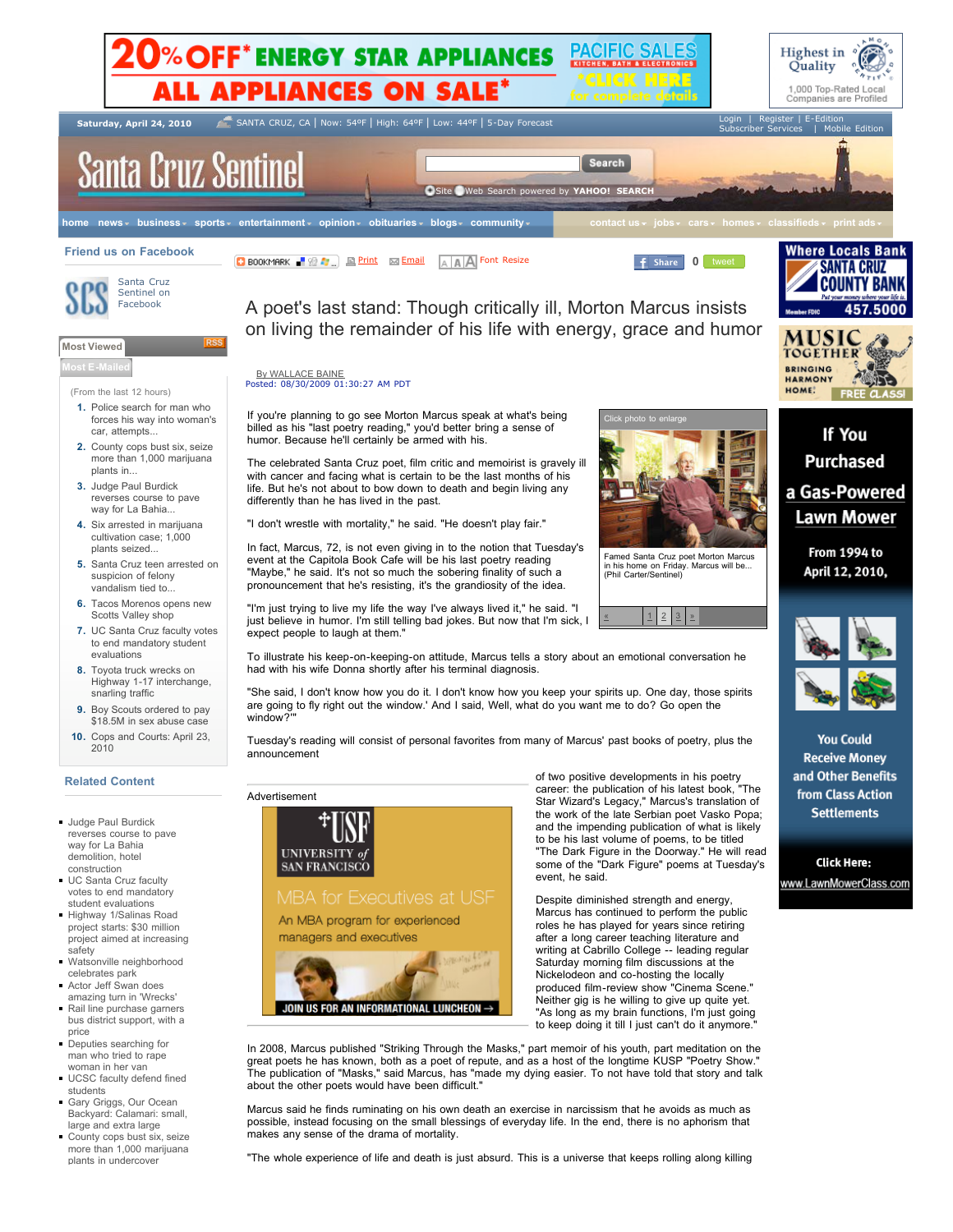[operation](http://www.santacruzsentinel.com/ci_14951188)

Santa Cruz Planning Commissioner David [Foster says he will run for](http://www.santacruzsentinel.com/ci_14951187) council

plants in undercover

- [Tacos Morenos opens new](http://www.santacruzsentinel.com/ci_14951186) Scotts Valley shop
- [Coast Lines: April 24, 2010](http://www.santacruzsentinel.com/ci_14951185) [\\$9.5 million parking garage](http://www.santacruzsentinel.com/ci_14951176)
- for Capitola? **[Banners advertising Ducky](http://www.santacruzsentinel.com/ci_14951175)**
- Derby swiped Santa Cruz teen arrested
- on suspicion of felony [vandalism tied to 350 tags](http://www.santacruzsentinel.com/ci_14951174) Jennifer Parrish, Go
- [Green: Can coal be clean -](http://www.santacruzsentinel.com/ci_14950869) - and what does that mean?
- St. Joseph's uses
- ['Appreciative Inquiry"](http://www.santacruzsentinel.com/ci_14950868) [Home & Garden Digest:](http://www.santacruzsentinel.com/ci_14950866) April 24, 2010
- [Homegrown tomatoes in](http://www.santacruzsentinel.com/ci_14950864)
- the starting blocks [Best Bets: April 24, 2010](http://www.santacruzsentinel.com/ci_14950863)

everything in its path, and we try to make sense of it. It's ridiculous."

Yet the struggle to maintain his lifestyle in the face of painful treatments has taught him a few things about the emotional strength it takes to face the stiff headwinds of mortal illness. Reflecting his lifelong love of film, Marcus turns to the memorable climactic scene of the classic 1954 film "On the Waterfront."

"There's the scene on the waterfront when Lee J. Cobb and his goons get Marlon Brando down in the meeting house there and just beat the hell out of him and leave him there. Karl Malden and Eva Marie Saint jump down in there and say, You all right? We got to get you an ambulance.' And Brando says, No, no. Just stand me up.' And they lift him up into a standing position, and he says, Am I standing?'"

Marcus added, his voice thick with emotion. "Yeah, I know what that's like."

| C BOOKMARK <b>R</b> 22 4 R | <u>ाज्ञ Email</u> | $\boxed{\triangle}$ Font<br>$\mathbb{A}$ |                                                |
|----------------------------|-------------------|------------------------------------------|------------------------------------------------|
| Resize 图 Return to Top     |                   |                                          | 'I HAVE LIVED LONG ENOUGH,'                    |
|                            |                   |                                          | By Morton Marcus                               |
|                            |                   |                                          | I have lived long enough                       |
|                            |                   |                                          | to know that one day                           |
|                            |                   |                                          | the earth will forget                          |
|                            |                   |                                          | I am here, and will turn                       |
|                            |                   |                                          | from me as if I was a beggar                   |
|                            |                   |                                          | hot and dusty from the road.                   |
|                            |                   |                                          | I will be abandoned                            |
|                            |                   |                                          | in a marketplace by the living                 |
|                            |                   |                                          | who will have gone home                        |
|                            |                   |                                          | to lunch, leaving me                           |
|                            |                   |                                          | with the broken crates.                        |
|                            |                   |                                          | orange rinds and wilted lettuce.               |
|                            |                   |                                          | This does not disturb me.<br>In a peculiar way |
|                            |                   |                                          | it excites me, making me                       |
|                            |                   |                                          | enter each new day                             |
|                            |                   |                                          | like a beggar in a story                       |
|                            |                   |                                          | who limps onto the page                        |
|                            |                   |                                          | from over a hill, bringing                     |
|                            |                   |                                          | news of miracles in other lands                |
|                            |                   |                                          | and asks only that the cities                  |
|                            |                   |                                          | and skirted figures in his words               |
|                            |                   |                                          | remain with you                                |
|                            |                   |                                          | in the marketplace                             |
|                            |                   |                                          | when he is gone.                               |
|                            |                   |                                          | IF YOU GO                                      |
|                            |                   |                                          | Morton Marcus poetry reading                   |
|                            |                   |                                          | Presented by:                                  |
|                            |                   |                                          | Poetry Santa Cruz                              |
|                            |                   |                                          | When: 7:30 p.m. Tuesday                        |
|                            |                   |                                          | Where: Capitola Book Cafe, 1475 41st Ave.,     |
|                            |                   |                                          | Capitola                                       |
|                            |                   |                                          | Cost: Free                                     |
|                            |                   |                                          | Details: 464-8983 or poetrysantacruz.org       |
|                            |                   |                                          |                                                |

COMMENTS: Please use your real name to increase your comment's credibility. Please help us monitor this conversation by flagging hate<br>speech, off-topic comments, vulgarity and comments that in any way advocate violence. <u>T</u>

|                                                                                                 | Type in your comments to post to the forum                                                                                                                                                                                                                    |                                                                               |
|-------------------------------------------------------------------------------------------------|---------------------------------------------------------------------------------------------------------------------------------------------------------------------------------------------------------------------------------------------------------------|-------------------------------------------------------------------------------|
| <b>Name</b><br>(appears<br>on your<br>post)                                                     |                                                                                                                                                                                                                                                               |                                                                               |
| <b>Comments</b>                                                                                 |                                                                                                                                                                                                                                                               |                                                                               |
|                                                                                                 | 4000 characters left                                                                                                                                                                                                                                          |                                                                               |
|                                                                                                 | Type the numbers you see in the image on the right:<br>Post Comment                                                                                                                                                                                           | topix                                                                         |
|                                                                                                 | Please note by clicking on "Post Comment" you acknowledge that you have read the Terms of Service and the comment you are<br>posting is in compliance with such terms. Be polite. Inappropriate posts may be removed by the moderator. Send us your feedback. |                                                                               |
| Santa Cruz California Real Estate<br>Aptos Capitola Santa Cruz<br>www.mysantacruzrealestate.com | <b>Marcus Jobs</b><br>Can You Type? Earn \$74+/hr From<br>Home. Seen On CNN & FOX                                                                                                                                                                             | Speaker: Ph.D. Economist, Sense of<br><b>Humor</b><br>He's savvy, he's funny, |

www.conerlyconsulting.co

[Ads by Yahoo!](http://info.yahoo.com/services/us/yahoo/ads/details.html)

JobListingNews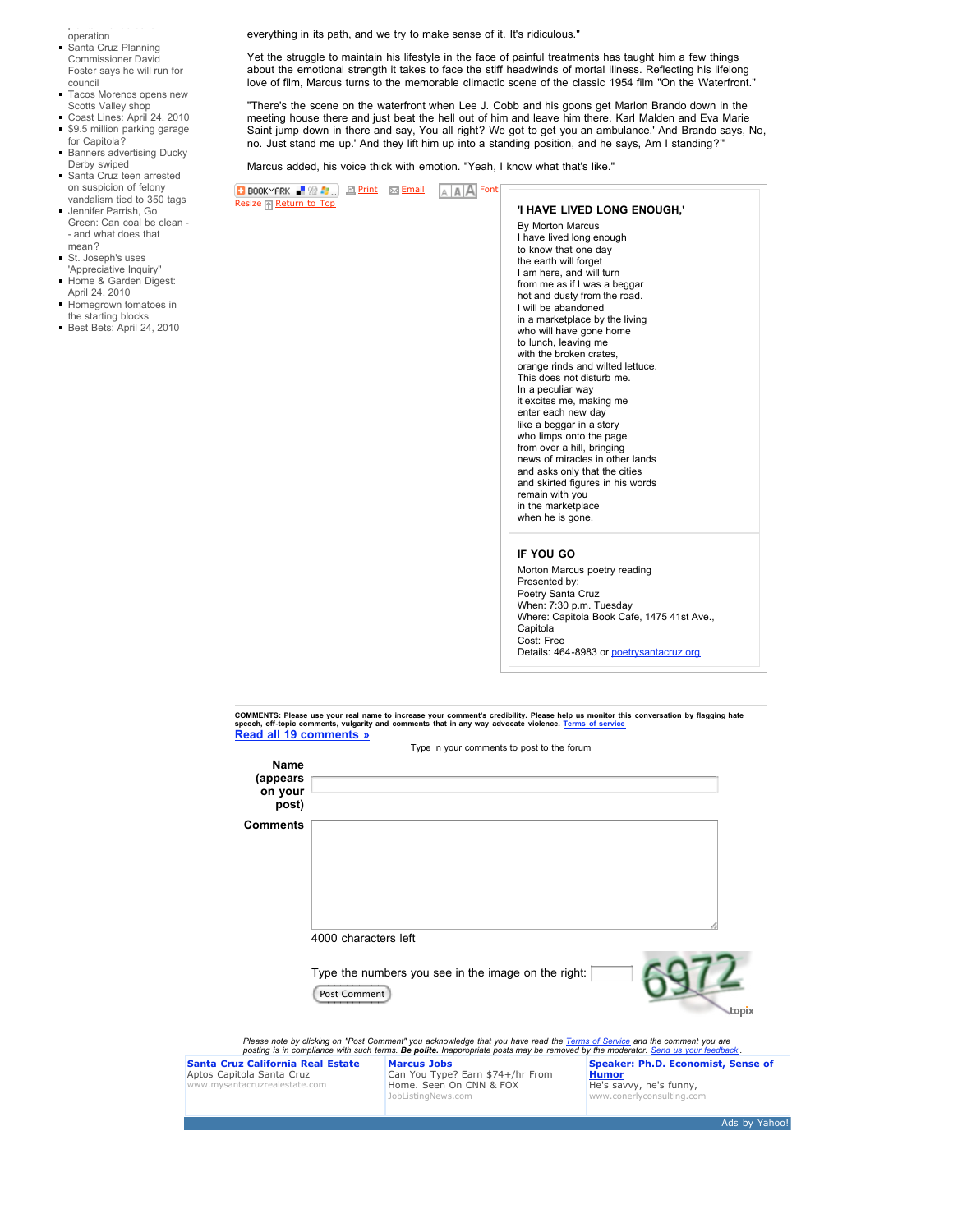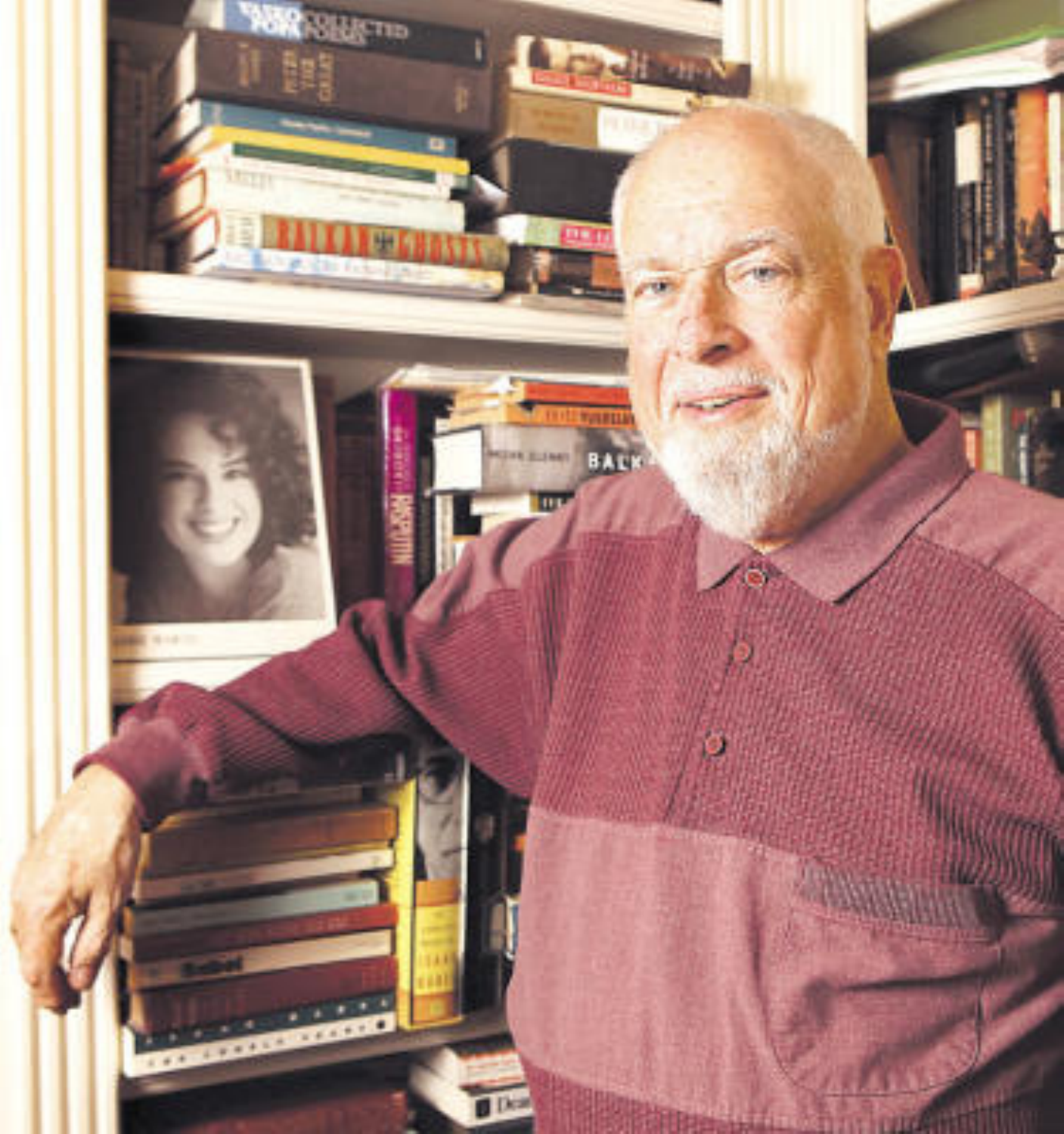